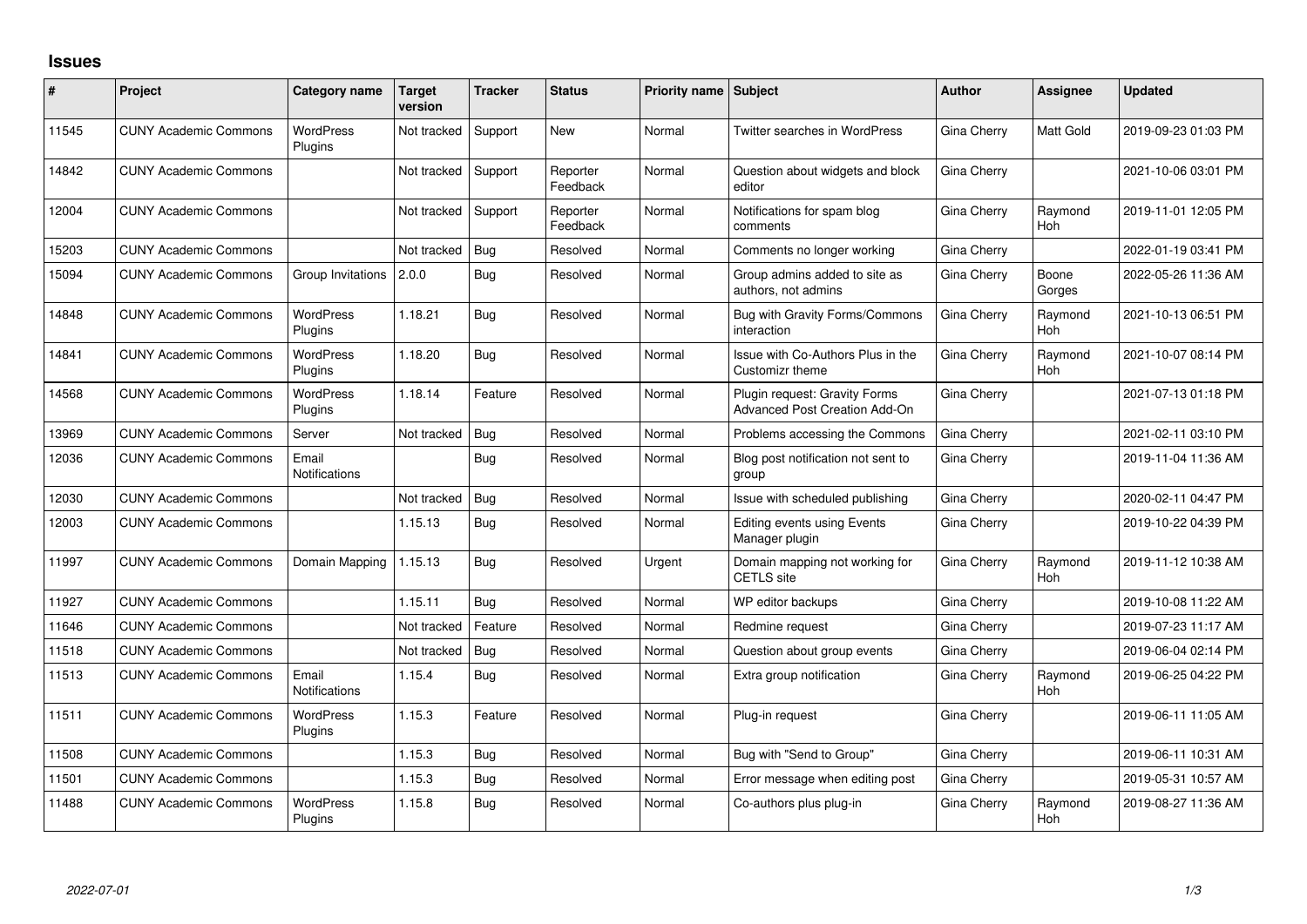| #     | Project                      | <b>Category name</b>          | Target<br>version | <b>Tracker</b> | <b>Status</b> | <b>Priority name Subject</b> |                                                                              | Author             | <b>Assignee</b> | <b>Updated</b>      |
|-------|------------------------------|-------------------------------|-------------------|----------------|---------------|------------------------------|------------------------------------------------------------------------------|--------------------|-----------------|---------------------|
| 11451 | <b>CUNY Academic Commons</b> | Group Blogs                   | 1.16              | Feature        | Resolved      | Normal                       | 'Send to group' checkbox should<br>remain unchecked for saved draft<br>posts | Gina Cherry        | Boone<br>Gorges | 2019-12-04 10:51 AM |
| 11444 | <b>CUNY Academic Commons</b> |                               | 1.15.1            | Bug            | Resolved      | Normal                       | New site settings not saved                                                  | Gina Cherry        |                 | 2019-05-14 11:15 AM |
| 11441 | <b>CUNY Academic Commons</b> | Reply By Email                | 1.15.3            | <b>Bug</b>     | Resolved      | Normal                       | Blog/group comments                                                          | Gina Cherry        | Raymond<br>Hoh  | 2019-06-11 11:05 AM |
| 11398 | <b>CUNY Academic Commons</b> | Email<br><b>Notifications</b> | 1.15              | <b>Bug</b>     | Resolved      | Normal                       | Blog post notification emails are not<br>formatted                           | Gina Cherry        | Raymond<br>Hoh  | 2019-05-07 03:22 PM |
| 11313 | <b>CUNY Academic Commons</b> | Spam/Spam<br>Prevention       | 1.17.7            | Bug            | Resolved      | High                         | Overly aggressive spam filters                                               | Gina Cherry        | Raymond<br>Hoh  | 2020-11-05 04:30 PM |
| 11312 | <b>CUNY Academic Commons</b> | <b>WordPress</b><br>Plugins   | Not tracked       | <b>Bug</b>     | Resolved      | Normal                       | Cannot add guest author to post                                              | Gina Cherry        |                 | 2019-04-11 09:56 PM |
| 11311 | <b>CUNY Academic Commons</b> | <b>WordPress</b><br>Plugins   | 1.14.11           | Feature        | Resolved      | Normal                       | Request for post expiration plug-in                                          | Gina Cherry        | Raymond<br>Hoh  | 2019-04-15 10:47 AM |
| 11160 | <b>CUNY Academic Commons</b> | Email<br>Notifications        | 1.14.8            | Bug            | Resolved      | Normal                       | Return of duplicate email<br>notifactions for blog comments                  | Gina Cherry        | Raymond<br>Hoh  | 2019-02-27 12:33 AM |
| 10847 | <b>CUNY Academic Commons</b> | <b>Blogs</b><br>(BuddyPress)  | 1.15              | Feature        | Resolved      | Normal                       | Select which blog posts are sent to<br>group                                 | Gina Cherry        | Boone<br>Gorges | 2019-04-23 03:54 PM |
| 10800 | <b>CUNY Academic Commons</b> | Email<br>Notifications        | 1.14.3            | Bug            | Resolved      | Normal                       | Duplicate email notifications on blog<br>comments                            | <b>Gina Cherry</b> | Raymond<br>Hoh  | 2019-02-13 06:05 PM |
| 10645 | <b>CUNY Academic Commons</b> |                               | 1.13.13           | Bug            | Resolved      | Normal                       | Facebook link in groups                                                      | Gina Cherry        |                 | 2018-10-31 04:51 PM |
| 10561 | <b>CUNY Academic Commons</b> |                               | Not tracked       | Bug            | Resolved      | Urgent                       | CETLS site redirecting to GC                                                 | Gina Cherry        |                 | 2018-10-23 10:50 AM |
| 10363 | <b>CUNY Academic Commons</b> |                               |                   | Bug            | Resolved      | Normal                       | Domain mapping for CETLS site                                                | Gina Cherry        |                 | 2018-10-23 10:52 AM |
| 10075 | <b>CUNY Academic Commons</b> | Domain Mapping                | Not tracked       | Bug            | Resolved      | Urgent                       | Problem with domain<br>mapping/redirection for CETLS site                    | Gina Cherry        |                 | 2018-12-10 03:50 PM |
| 9570  | <b>CUNY Academic Commons</b> | WordPress<br><b>Plugins</b>   | 1.12.13           | Bug            | Resolved      | Normal                       | Guest authors in Co-Authors Plus<br>plug-in not working                      | Gina Cherry        | Boone<br>Gorges | 2018-05-01 06:10 PM |
| 8389  | <b>CUNY Academic Commons</b> | WordPress<br>Plugins          | 1.11.6            | Feature        | Resolved      | Normal                       | Gravity Forms + Custom Post Types<br>plug-in                                 | Gina Cherry        | Boone<br>Gorges | 2017-07-06 08:09 PM |
| 7944  | <b>CUNY Academic Commons</b> | <b>WordPress</b><br>Plugins   | 1.10.16           | Feature        | Resolved      | Normal                       | MailChimp plug-in                                                            | Gina Cherry        |                 | 2017-04-11 12:38 PM |
| 4850  | <b>CUNY Academic Commons</b> | WordPress<br>Plugins          | 1.8.16            | Bug            | Resolved      | Immediate                    | ACERT site is down                                                           | Gina Cherry        | Boone<br>Gorges | 2015-11-05 12:45 PM |
| 4751  | <b>CUNY Academic Commons</b> | WordPress<br>Themes           | 1.8.13            | Feature        | Resolved      | Normal                       | Request for two plug-ins                                                     | Gina Cherry        | Boone<br>Gorges | 2015-10-13 09:29 AM |
| 3998  | <b>CUNY Academic Commons</b> | WordPress<br>Plugins          | 1.7.19            | Feature        | Resolved      | Normal                       | Voicethread plugin                                                           | Gina Cherry        | Boone<br>Gorges | 2015-04-21 02:35 PM |
| 3983  | <b>CUNY Academic Commons</b> | WordPress<br>Plugins          | Not tracked       | Support        | Resolved      | Normal                       | Bug in list category posts plugin                                            | Gina Cherry        | Boone<br>Gorges | 2015-05-11 11:58 AM |